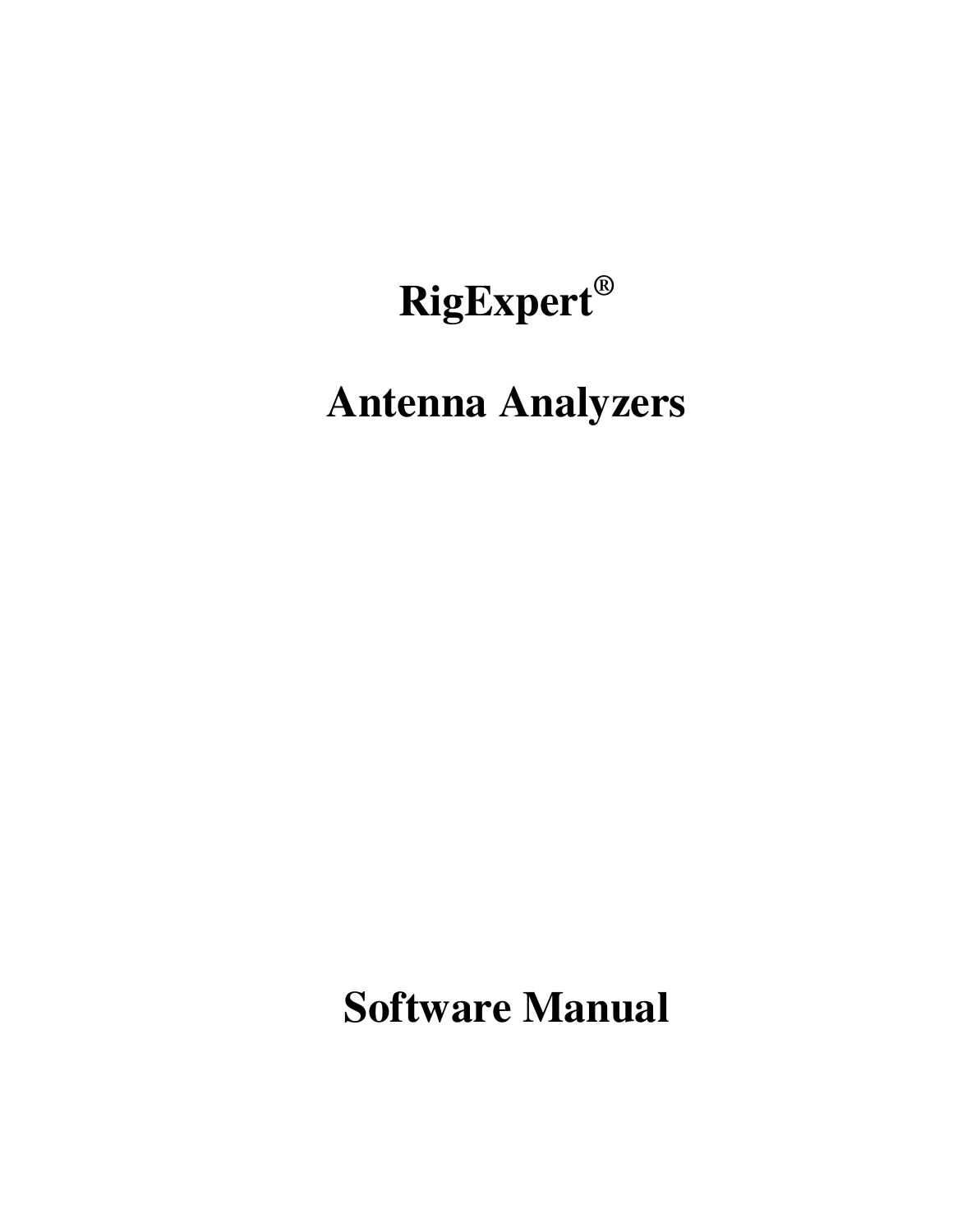## Table of contents

| 1. Connecting RigExpert analyzers to the computer3 |
|----------------------------------------------------|
|                                                    |
|                                                    |
|                                                    |
|                                                    |
|                                                    |
|                                                    |
|                                                    |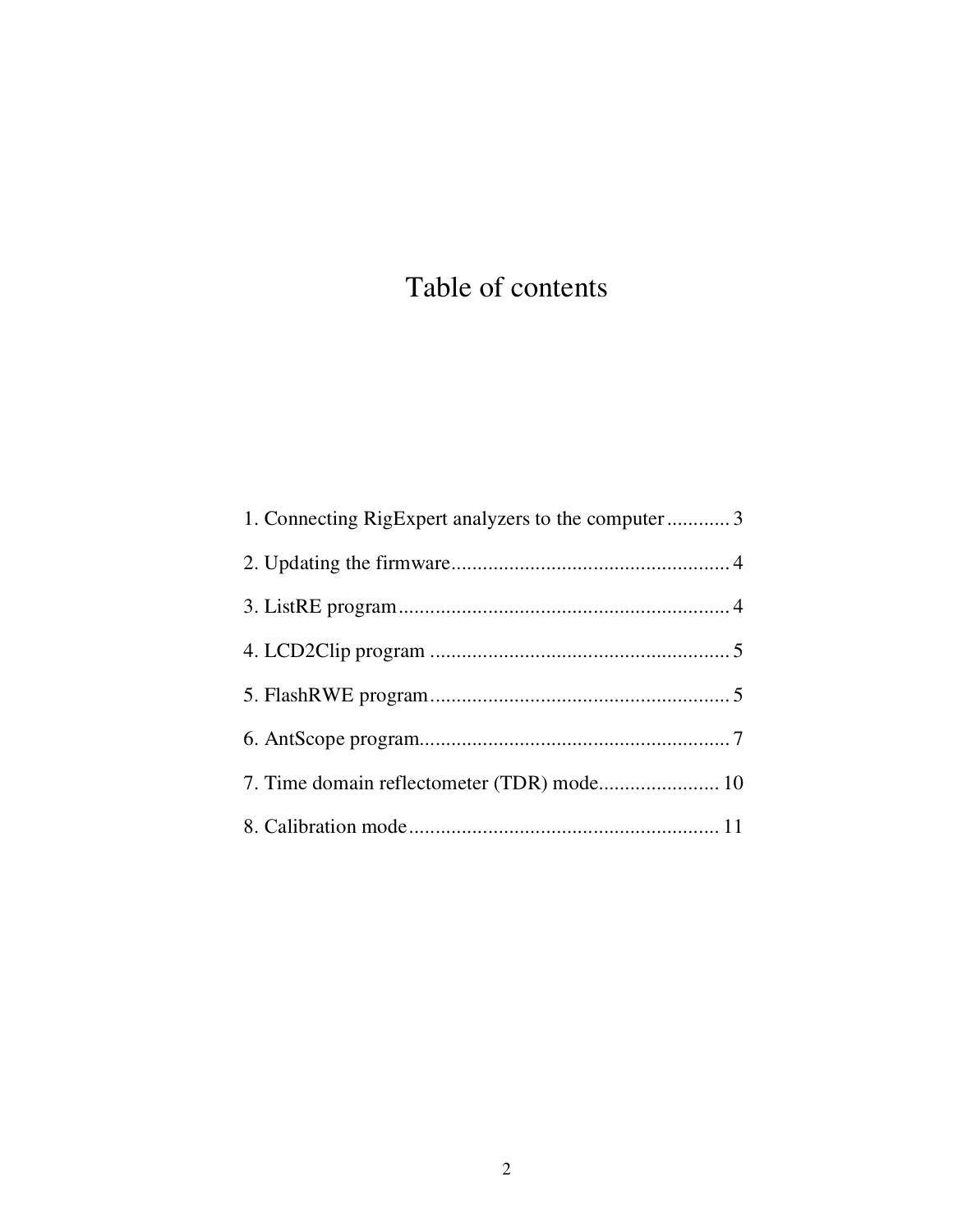## **1. Connecting RigExpert analyzers to the computer**

RigExpert antenna analyzers can be connected to a computer running Windows 2000/2003/XP/Vista/7/8, as well as Mac OS (version 10.6 or higher is recommended) and Linux operating systems.

For Windows, all necessary drivers and software are installed automatically from the supplied CD.

For Mac OS (only Intel-based Macs are supported) and Linux, please see the README file in the corresponding folder on the CD for installation instructions. You will need to install the Wine emulator for these operating systems to be able to use the analyzer software.

The latest version of the software may be found at the Downloads section of the www.rigexpert.com website.



Important:

To avoid damage caused by possible electrostatic discharge, always follow this sequence:

- 1. Connect the coaxial cable to the antenna connector of your analyzer.
- 2. Connect the analyzer to the USB port of your computer.

### Analyzer mode:

For using programs other than LCD2Clip, place your analyzer into the "PC mode". This mode is activated automatically when the analyzer is turned on with cable connected to a USB port of the PC. Alternatively, press the  $\triangle$  (up arrow) key on the analyzer after switching it on to enter the "PC mode".

See the Troubleshooting section on our website in case of a problem with connection to the computer.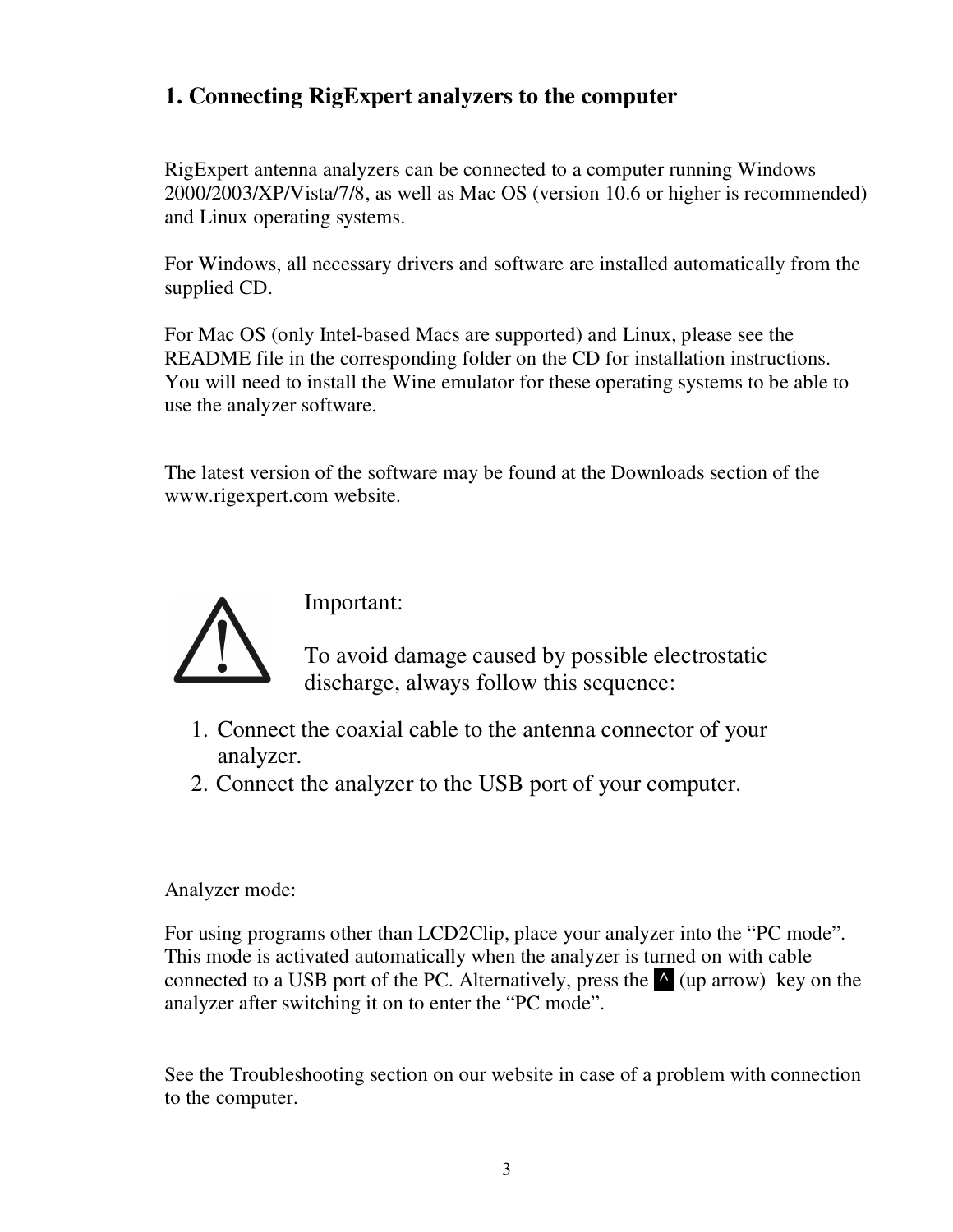## **2. Updating the firmware**

Latest versions of firmware are available on our website and can be easily uploaded to the analyzer via USB.

Unzip the firmware update file, run the program and follow on-screen instructions. To determine the virtual COM port number under Windows, use the ListRE program (see below).

For Mac OS and Linux, please see the README file in the corresponding folder to find out how to determine the serial device name.

The whole process will take up to three minutes. For AA-200/230/230PRO/500/520 it is recommended to have batteries fully charged before performing the update. Please remove batteries from AA-30/54/170/600/1000 analyzers before updating the firmware. It is safe for the analyzer to cancel the upload process at any time and start it over.

## **3. ListRE program**

The ListRE program is designed to show virtual COM port numbers assigned to different RigExpert products under Windows.

| <b>ListRE</b>                                                                                         |  |
|-------------------------------------------------------------------------------------------------------|--|
| Found device #1<br>RigExpert AA-230PRO<br>COM4<br>Go to Device Manager to make<br>changes, if needed. |  |
|                                                                                                       |  |

You may run this program at any time when the analyzer is connected to the PC.

For Mac OS and Linux, please see the README file in the corresponding folder to find out how to determine the serial device name.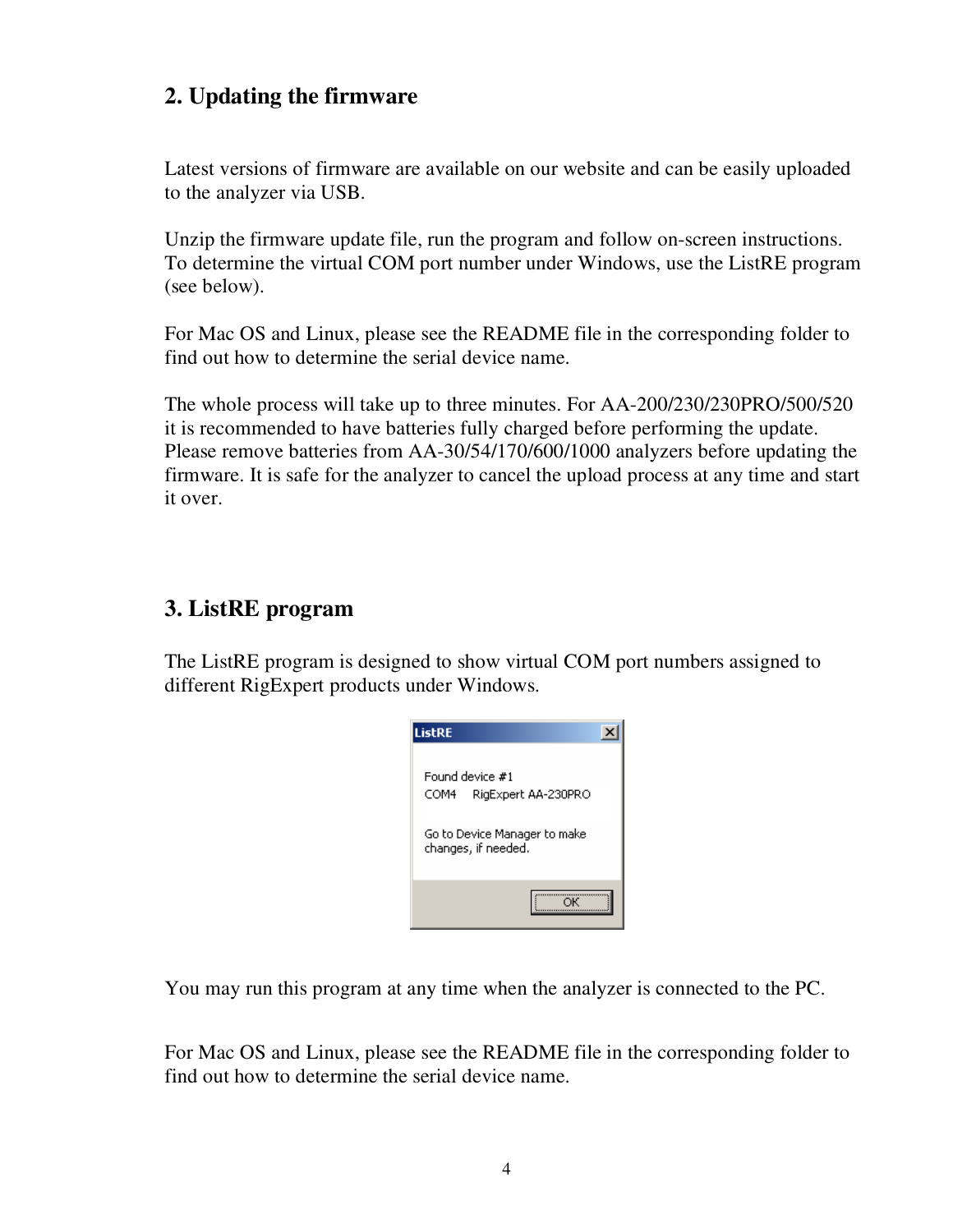## **4. LCD2Clip program**

The LCD2Clip program takes screen shots of the analyzer's LCD. After starting this program, you may simultaneously press F and 6 on the analyzer's keypad to take a screen shot.



The picture is automatically placed to the clipboard so you may easily insert it into a Microsoft Word document or an e-mail message. You may also save it to file by using a graphical editor such as Paint.

Under Windows and Mac OS, just run the program and the analyzer will be automatically detected. Under Linux, please see the README file for comments about running this program.

## **5. FlashRWE program**

The FlashRWE is a utility which helps manipulating the content of 100 graph memories of RigExpert antenna analyzers.

The functions of this program are:

- Reading graph memories from the analyzer and saving them to a file;
- Writing graph memories to the analyzer from a file;
- Erasing graph memories;
- Resetting the analyzer to restore factory settings.

FlashRWE is a command-line utility. In the Windows Start menu, select "Run" and enter "cmd.exe". A separate window with command prompt will open. Type "cd C:\Progam Files\RigExpert Antenna Analyzer\" and press Enter to change working directory to the location of the FlashRWE.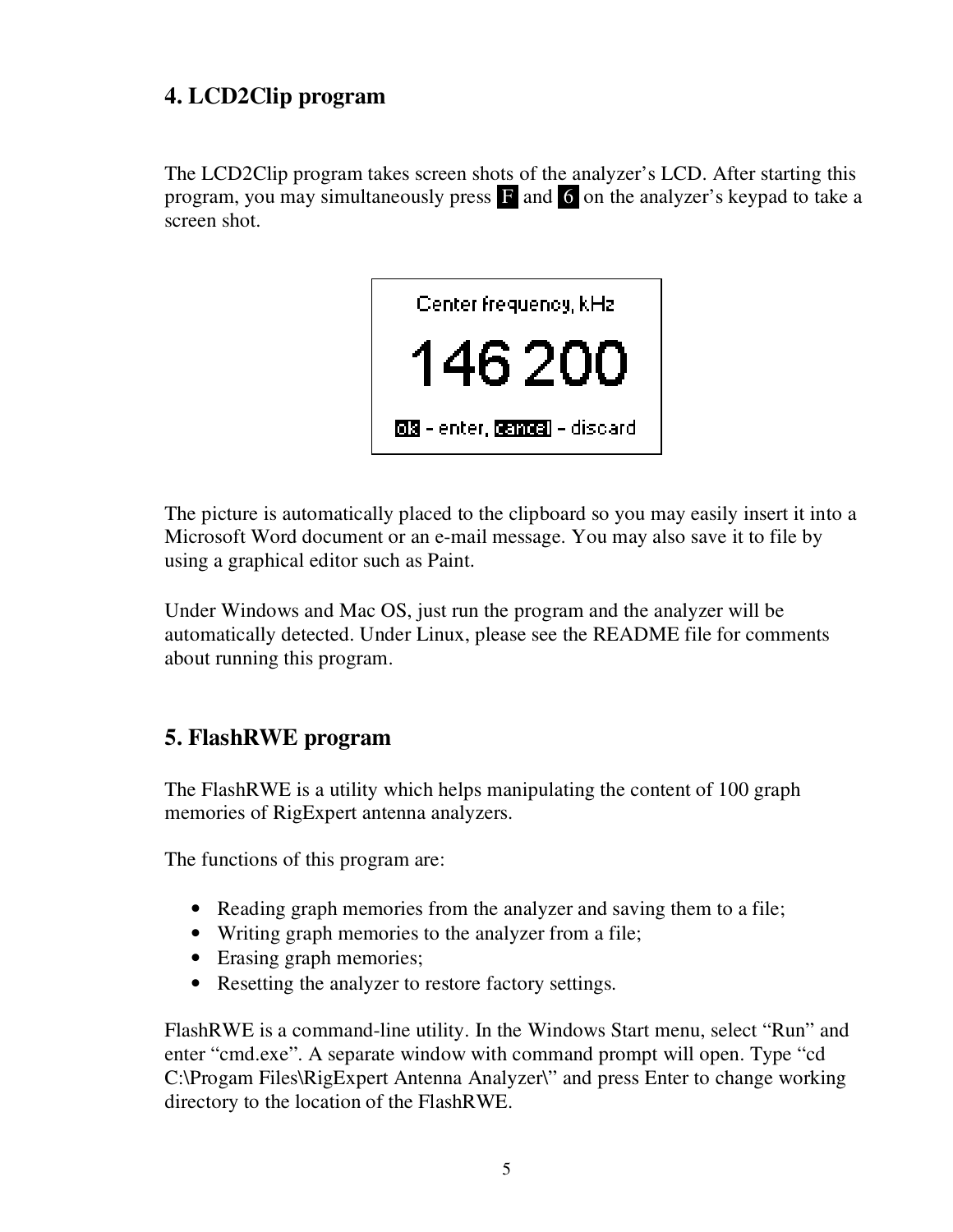*Command line parameters:* 

#### **FlashRWE.exe <port number> <R|W|E|S> <filename.ext>**

<port number> is a virtual serial port number;

 R, W, E or S is a command which corresponds to "Read", "Write", "Erase" or "reSet";

<filename.ext> is a file name and extension for reading from or writing to. This file may only be used by the FlashRWE utility. You cannot open it by any other program.

*Examples:* 

#### **FlashRWE.exe 4 R march2010.bin**

– read memories from the analyzer (virtual COM port number is COM4) and save them to "march2010.bin";

#### **FlashRWE.exe 5 W february2010.bin**

– write memories to the analyzer (virtual COM port number is COM5) from "february2010.bin";

#### **FlashRWE.exe 6 E**

– erase graph memories (virtual COM port number is COM6);

#### **FlashRWE.exe 7 S**

– reset the analyzer and restore its factory settings (virtual COM port number is COM7).

Before running FlashRWE, make sure the analyzer is connected to the computer and is in the "PC mode".

Windows Vista users must notice that they are only able to write to files located inside the C:\Users\*username*\ folder, if User Account Control is turned on. Alternatively, you may run cmd.exe in the "Run as Administrator" mode to avoid this restriction.

Under Mac OS, provide the serial device name instead of the serial port number, as described in the corresponding README file.

Under Linux, provide the /dev/ttyUSB port number instead of the serial port number, as described in the corresponding README file.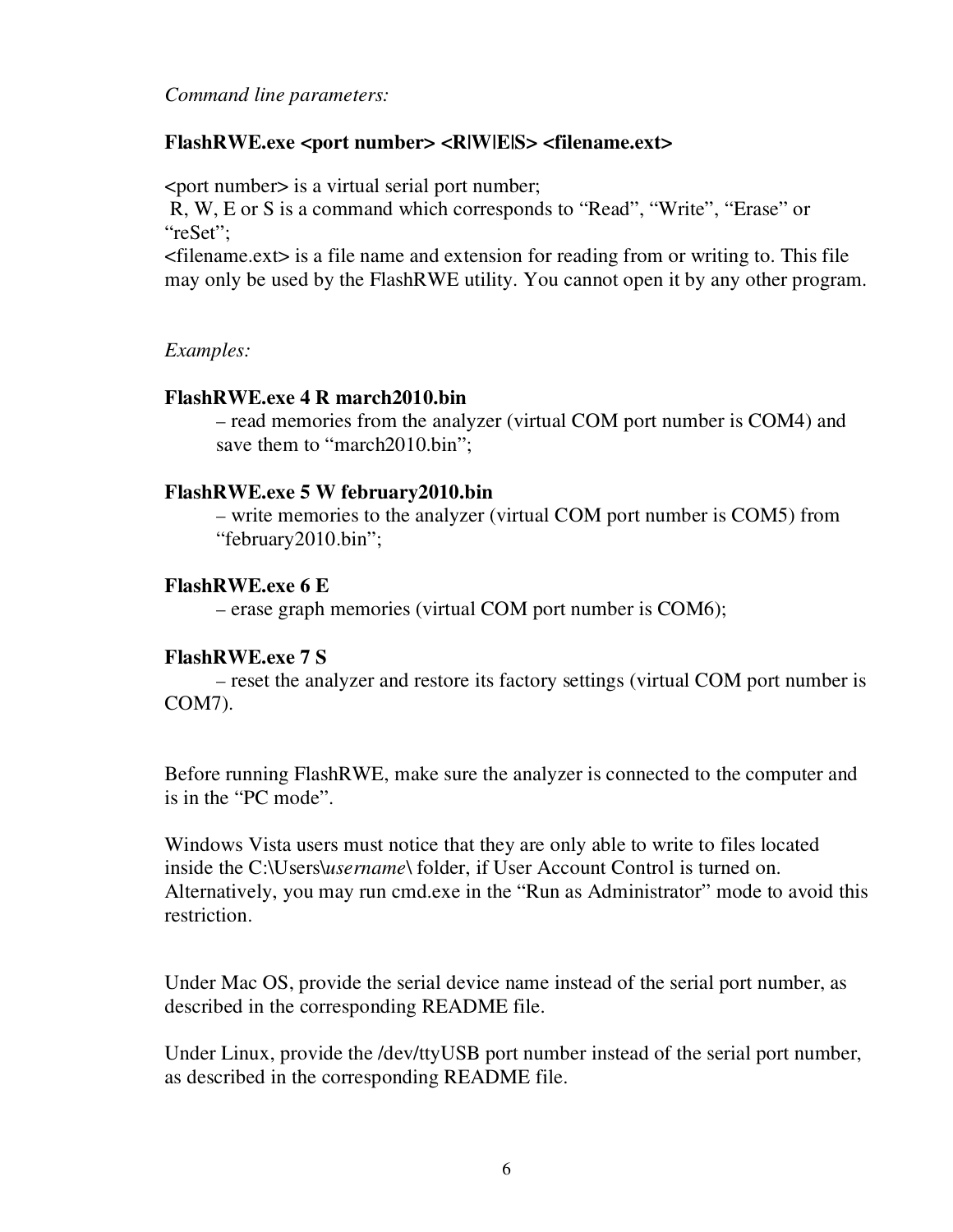### **6. AntScope program**

The main function of the AntScope program is to show measurement results on the "big screen". Additionally, it allows saving data to a file to be able to view it later or compare to new measurements.

#### *Quick start:*

- 1. Connect your analyzer to the PC as described in section 1 of this manual. Make sure the analyzer is in the "PC mode".
- 2. Run AntScope. Under Windows, the program will automatically detect the virtual COM port number as well as the analyzer type. For Mac OS and Linux, select serial device name and analyzer type in the Configure menu.
- 3. Select Measurement Range menu (or press F9). In the Scan window, select the desired frequency range (or click "Set full range") and the number of points to set the scan resolution. Click OK to perform the scan.
- 4. After the scan is complete, use F2 to F8 keys to switch between graphs displaying various parameters.

The screenshot below shows a typical AntScope screen:

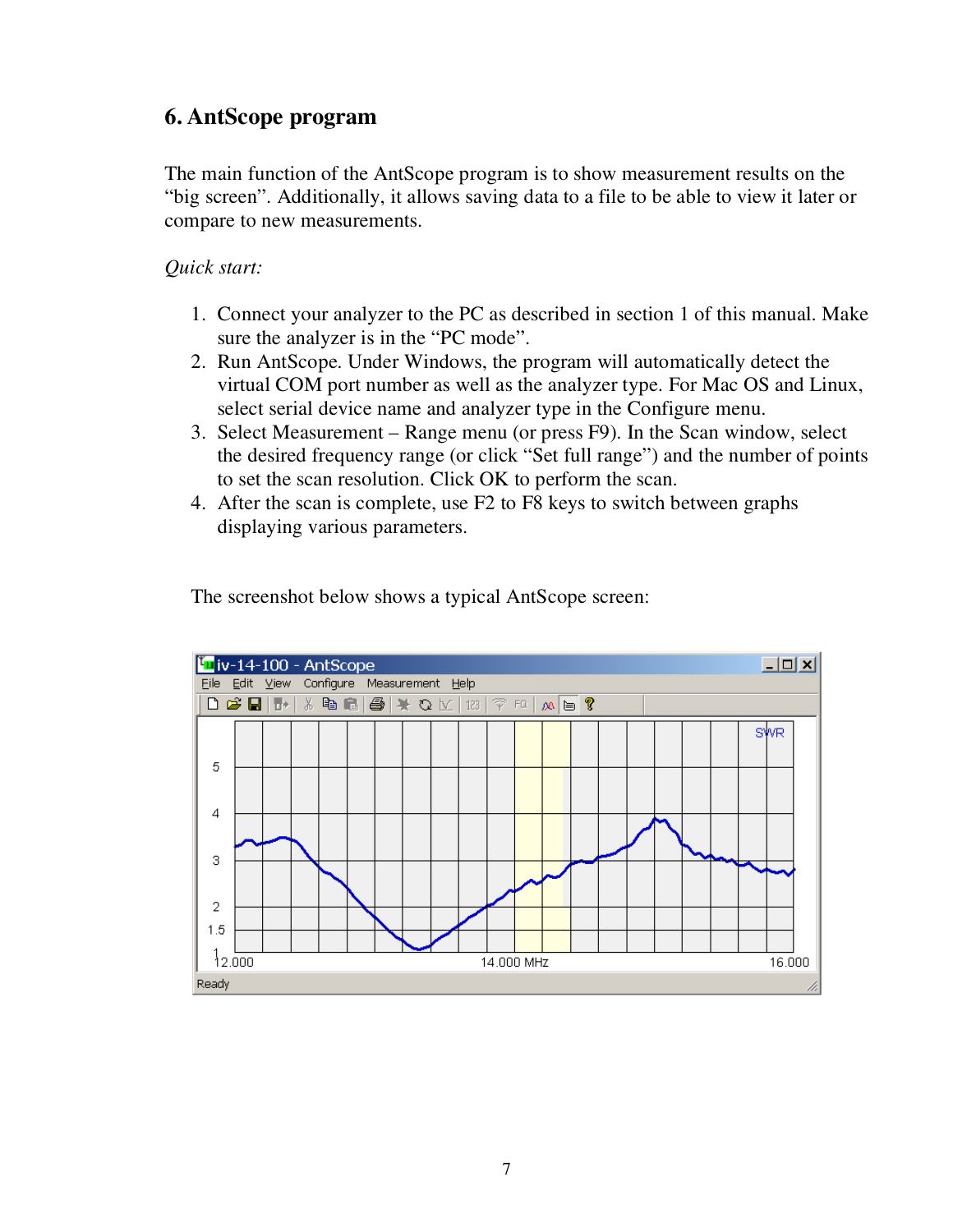*AntScope menus:* 

• File

 New – discard old measurement, create new Open… – open existing file (please select the analyzer model before opening) Save – save measurement results Save as… – save measurement results, give a new name to the file Import from CSV file… – load data from a CSV file exported by other programs Touchstone file… – load data from a Touchstone *S1P* file Export to CSV file... – save results (frequency, R and X) to a CSV file (contents of the *csvheader.txt* file will be added as a header; by default this file contains header for the Zplots program) NWL file… save results (frequency, R and X) to an NWL file Touchstone file… – save results to Touchstone *S1P* file in different formats Read from analyzer… – read a graph from the analyzer memory (except for AA-30) Print – print current graph Print preview – preview printing Print setup… – open printer setup window Exit – close the program window

• Edit

Copy – copy the graph to the clipboard (to paste to other programs for viewing or editing)

#### • View

Toolbar – show or hide tool bar Status bar – show or hide status bar Graph size – set graph size to one of standard sizes SWR – show SWR graph Phase – show phase graph  $Z=R+jX -$ show R, X, Z (series model)  $Z=R||+iX - show R, X, Z (parallel model)$ Return loss – show return loss graph Time domain reflectometer – show TDR graph (see below) Zoom in TDR, Zoom out TDR – zoom graph in the TDR mode Smith chart – show Smith chart Set SWR circle radius – set radius of reference circle (in SWR units) Zoom in graph, Zoom out graph – zoom the vertical axis of the graph Info under cursor – show numerical values of various parameters when the cursor is over the graph Show previous graph – put a graph over an old one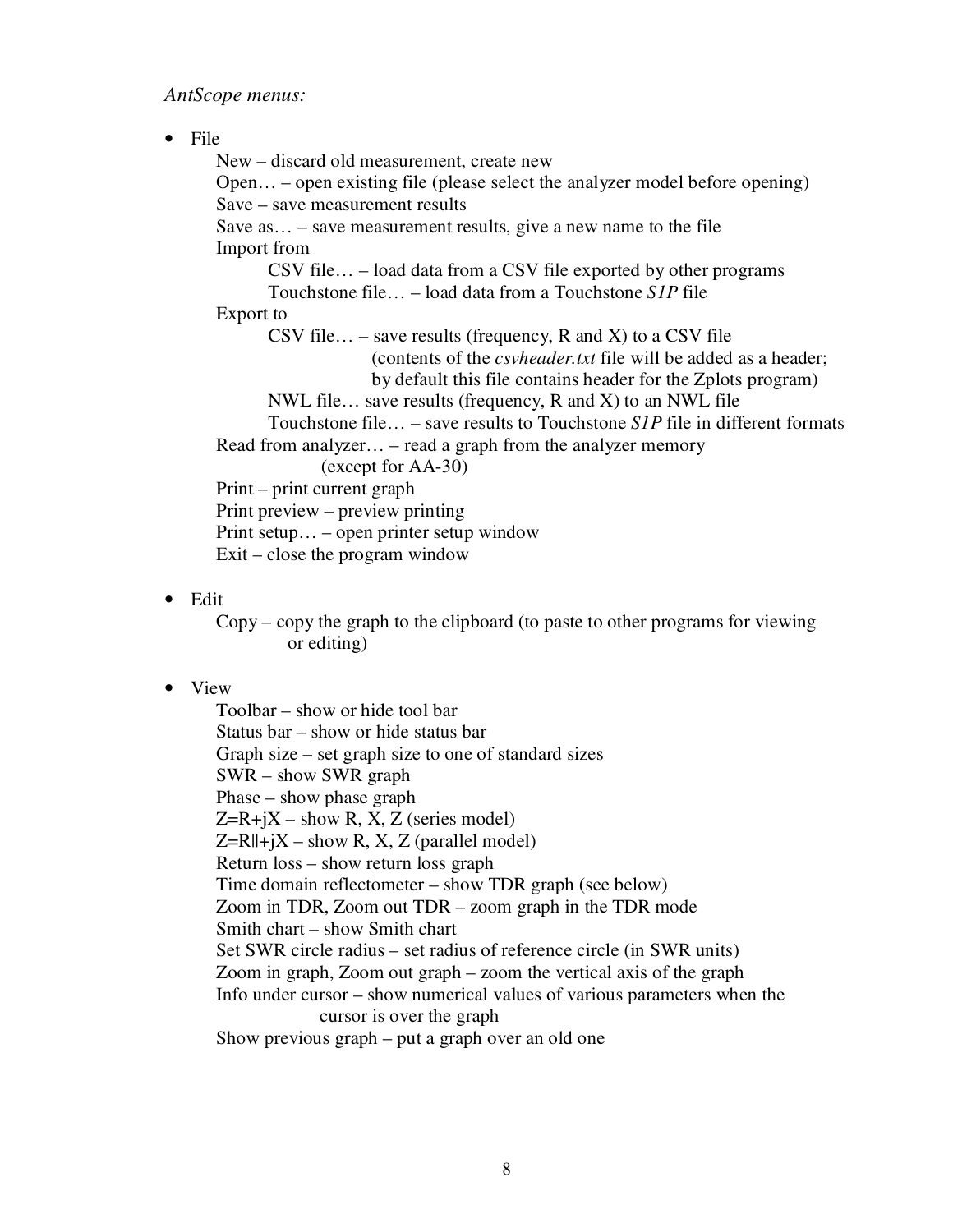*AntScope menus (continued):* 

• Configure

AA-xxx Analyzer – select the corresponding analyzer Imported data – this menu is automatically selected if the data was imported from a CSV or an S1P file

COM port… – select virtual COM port number or serial device name, if needed Units – set metric or US units

System impedance – set reference impedance for the system (usually 50 or 75 Ohm) Connector parameters – set connector parameters (AA-200, AA-230 and AA-230PRO)

Enable Anti-RF – turn on or off the Anti-RF feature (AA-500 and AA-520 only) Use calibration data – apply calibration data to the current display (see below) Save calibration – save calibration data (see below)

Cable parameters – enter cable impedance, velocity factor, cable loss, etc.

Transmission line options – add or subtract cable from measurement results (except for AA-500 and AA-520)

• Measurement

Range… – select range and start measurement

Run – start measurement in a range

Single-point – start measurement at a single frequency

RF on/off – turn on or off RF output (RF generator mode)

Set frequency and amplitude – set frequency for single-point or generator mode, set amplitude (AA-200, AA-230 and AA-230PRO)

Continuous mode – restart measurement when it finishes

Auto start – automatically run measurement

• Help

Software manual – display this file About AntScope – output version number and other data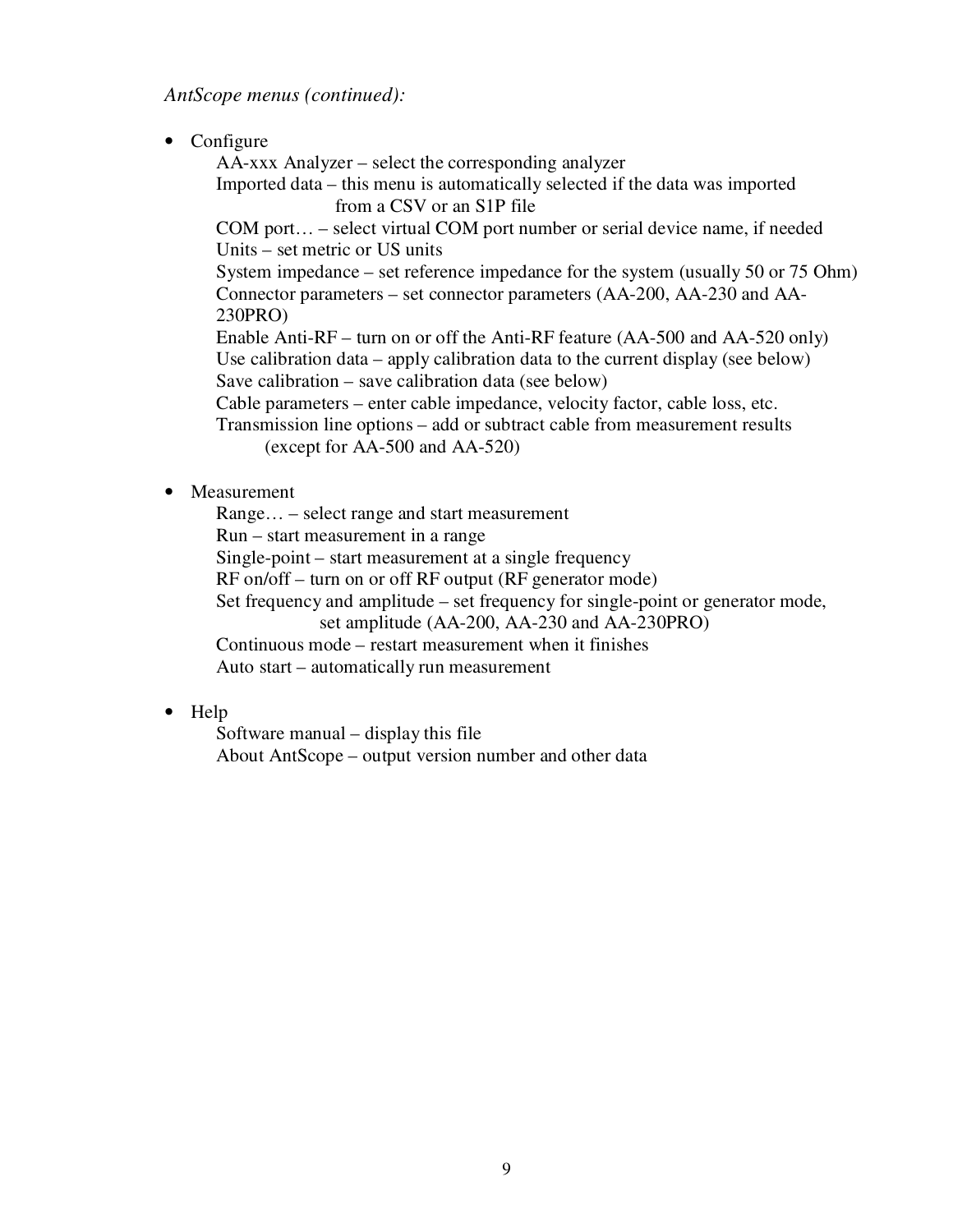## **7. Time domain reflectometer (TDR) mode**

(RigExpert AA-170/200/230/230PRO/600/1000)

This mode (press F7) displays impulse response and step response graphs which show how electromagnetic wave reflects from discontinuities in a cable. Additionally, a tooltip near the cursor shows estimated value of the impedance of a cable at the corresponding distance. This will let you know if your cable is in a good or a bad condition.

For best results, perform a scan over the full frequency range with 1000 or more points. Make sure the characteristic impedance and the velocity factor are set in the Configure – Parameters menu. This will let you see the exact distance to the discontinuity. For TDR measurements, it is not important if the cable ends with antenna, open circuit or short circuit.

The following screenshot was taken in the real measurement. It shows 33 meters of 50 Ohm coaxial cable, antenna switching relay, and additional 35 meters of cable ending with an HF antenna.



If the discontinuity is found, impulse response and step response graphs will not let you know the exact reason of the problem, but will help in finding its location. You could see how discontinuities of different nature affect impulse response and step response graphs by experimenting with various cables, connectors and loads.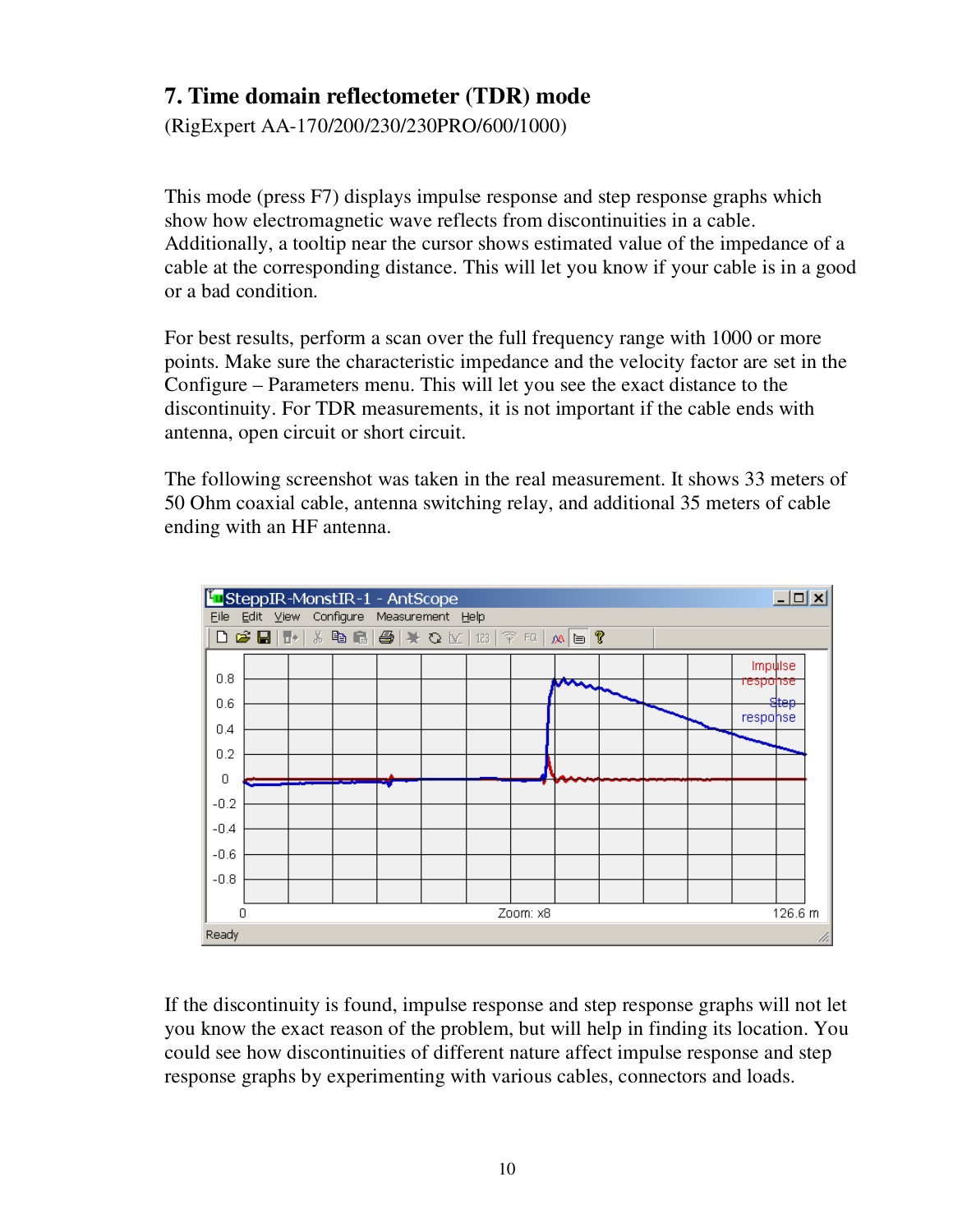## **8. Сalibration mode**

(All analyzers, except RigExpert AA-500 and AA-520)

Although RigExpert analyzers are designed to provide suitable precision without any calibration, a simple "open-short-load" calibration method may be used to improve the result. Moreover, this method may be used to remove the effects of a cable, so accurate measurements at the far end of the cable become possible.

For this method, three calibration standards are required: an "open", a "short" and a "load" (usually, a 50-Ohm load). For better results, these standards should be of a good quality. Additionally, physical length of all loads should be the same.

In the AntScope, select a required measurement range and perform a scan with one of these loads connected to the analyzer or even to the far end of the cable. Use "Save calibration" from the Configure menu to save the result (the data is stored as S1P files in the AntScope folder). When all three data files are saved, the "Use calibration data" menu item becomes accessible in the Configure menu. If this menu item is checked, calibration will be applied to next measurements.

Once the calibration is made, it remains valid until a frequency range (or a number of measurement points) is changed in the AntScope.

Please notice that calibration is only applied to data on the screen, so using the Save command from the File menu will save "raw" data without calibration. Using the "Export to" command will apply calibration to the exported data.